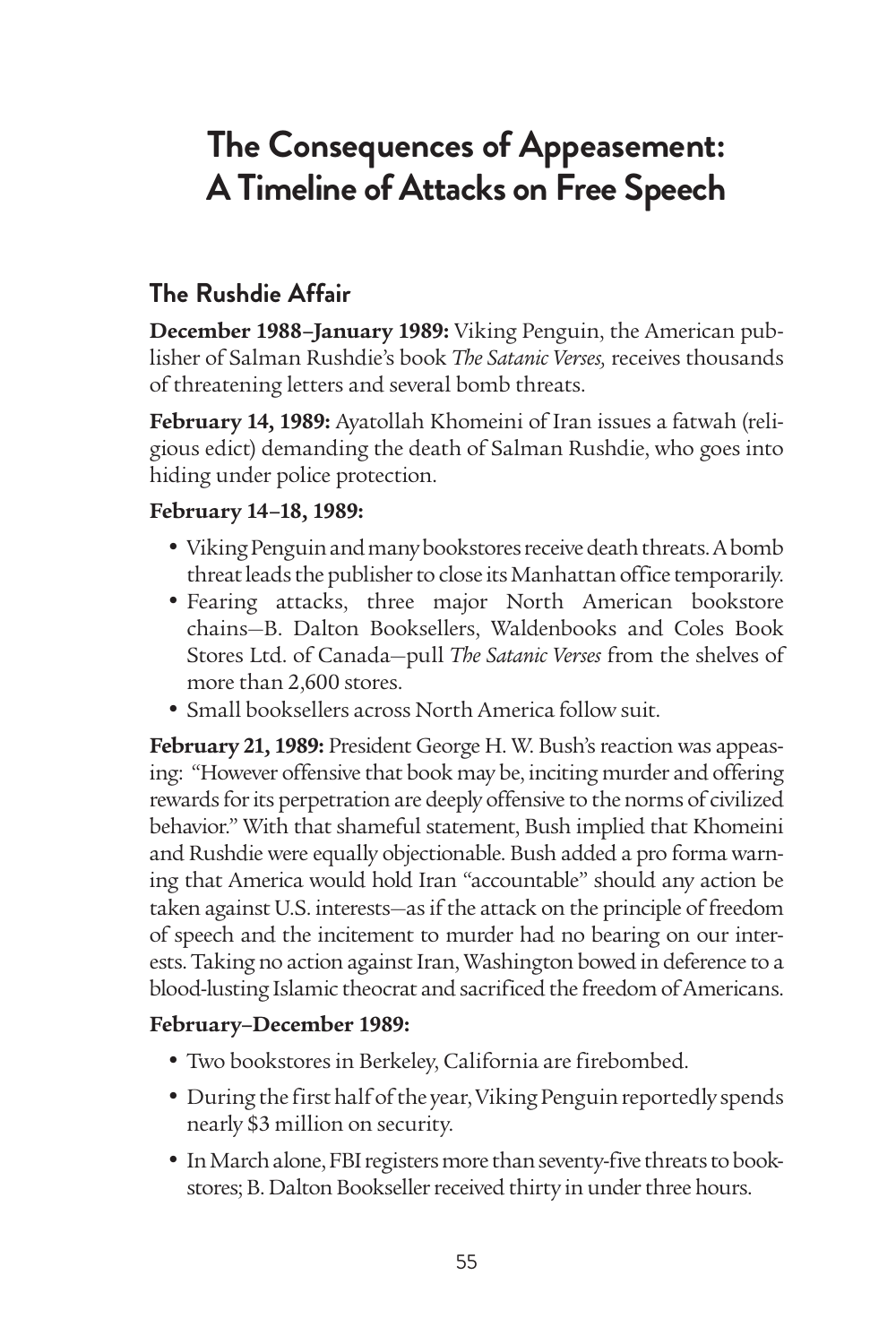- • Bookstore at Dulles Airport posts sign: "We do not stock *The Satanic Verses*"; another bookseller omits it from displays of top-ten bestsellers.
- One French publishing company is put under 24/7 police guard; other European publishers delay release of translations of *The Satanic Verses*
- Few British booksellers stock the book; some offer it, but under the counter.

**July 1991:** The Italian translator of *The Satanic Verses* is stabbed, but survives. The Japanese translator is knifed to death.

# *Submission* **(2004 film)**

**August 19, 2004:** *Submission*, a short film directed and produced by Theo van Gogh and written by Ayaan Hirsi Ali, airs on the Dutch public broadcasting network (VPRO). The film points to the Koran as a rationale for the oppression of women in Islam.

**November 2, 2004:** An Islamist brutally murders Theo van Gogh on an Amsterdam street. Van Gogh's "crime," according to a note pinned to his body, was making a critical film about Islam. The note also promised to punish other "blasphemers" involved in the film, including Ayaan Hirsi Ali, who now lives under round-the-clock security.

# **The Danish Cartoons Crisis**

**September 30, 2005:** *Jyllands-Posten,* Denmark's largest daily newspaper, publishes twelve cartoons of the prophet Muhammad.

**September–December 2005**: A group of imams foment opposition to *Jyllands-Posten* within Denmark, including a veiled threat of violence. They exert pressure on the Danish prime minister to demand an apology from the newspaper and seek support from Muslim regimes.

#### **January–February 2006:**

- The twelve cartoonists; Carsten Juste, editor in chief; and Flemming Rose, culture editor, at *Jyllands-Posten* receive death threats.
- A Pakistani cleric offers a bounty of \$1 million for the heads of the cartoonists.
- • Attacks on Danish embassies in Syria, Iran, Pakistan, Lebanon.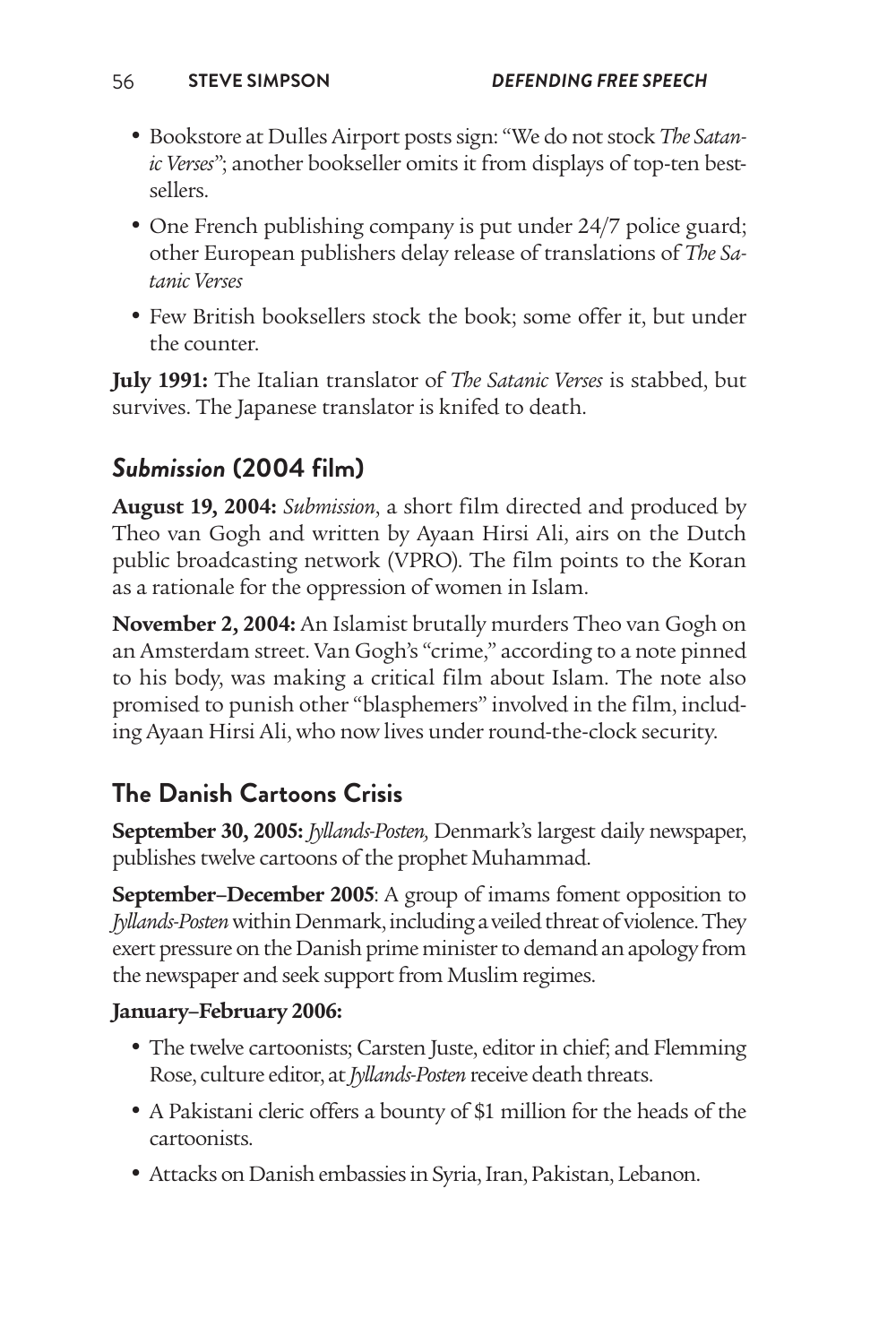- • Violent protests in Afghanistan, Malaysia, Indonesia, Pakistan, Libya, Turkey.
- Boycotts of Danish products, endorsed by several Muslim countries.
- At least two hundred deaths attributed to the protests, riots, bombings.
- • Some European newspapers, including *Charlie Hebdo*, reprint one or more of the cartoons*.*
- No major U.S. publications reprint the cartoons.
- The U.S. State Department criticizes the publication of the cartoons as "offensive to the beliefs of Muslims." With a perfunctory nod to free speech, the George W. Bush administration goes on to betray that principle by indicating that perhaps the cartoons were better left unpublished.

**March 2006:** In the United States, the April-May issue of *Free Inquiry* reprints the cartoons, but, citing safety concerns, Borders and Waldenbooks stores refuse to stock that issue of the magazine.

## **Aftershocks of the Cartoons Crisis**

**April 2006:** Comedy Central refuses to broadcast an image of Muhammad in a *South Park* episode, citing "concerns for public safety."

**September 2006:** A leading German opera house cancels performances of a [Mozart](http://topics.nytimes.com/top/reference/timestopics/people/m/wolfgang_amadeus_mozart/index.html?inline=nyt-per) opera, fearing reprisals; the opera includes a scene that depicts the severed head of the prophet Muhammad.

**August 2007:** For a Swedish exhibition on the theme of the dog in art, the artist Lars Vilks depicts Muhammad as a dog. Because of security fears, organizers of the exhibition rescind Vilks's invitation. An Islamist group in Iraq offers \$150,000 bounty for the assassination of Vilks, who is forced to live under police protection.

**February 12, 2008:** Three Islamists attempt to murder the cartoonist Kurt Westergaard, whose cartoon was one of the twelve originally published by *Jyllands-Posten*. Westergaard was living in hiding under police protection.

**March 2008:** Osama bin Laden threatens Europeans for repeatedly publishing the Danish cartoons.

**June 2008:** Exacting revenge for the Danish cartoons, Al Qaeda bombs Denmark's embassy in Pakistan, killing six people.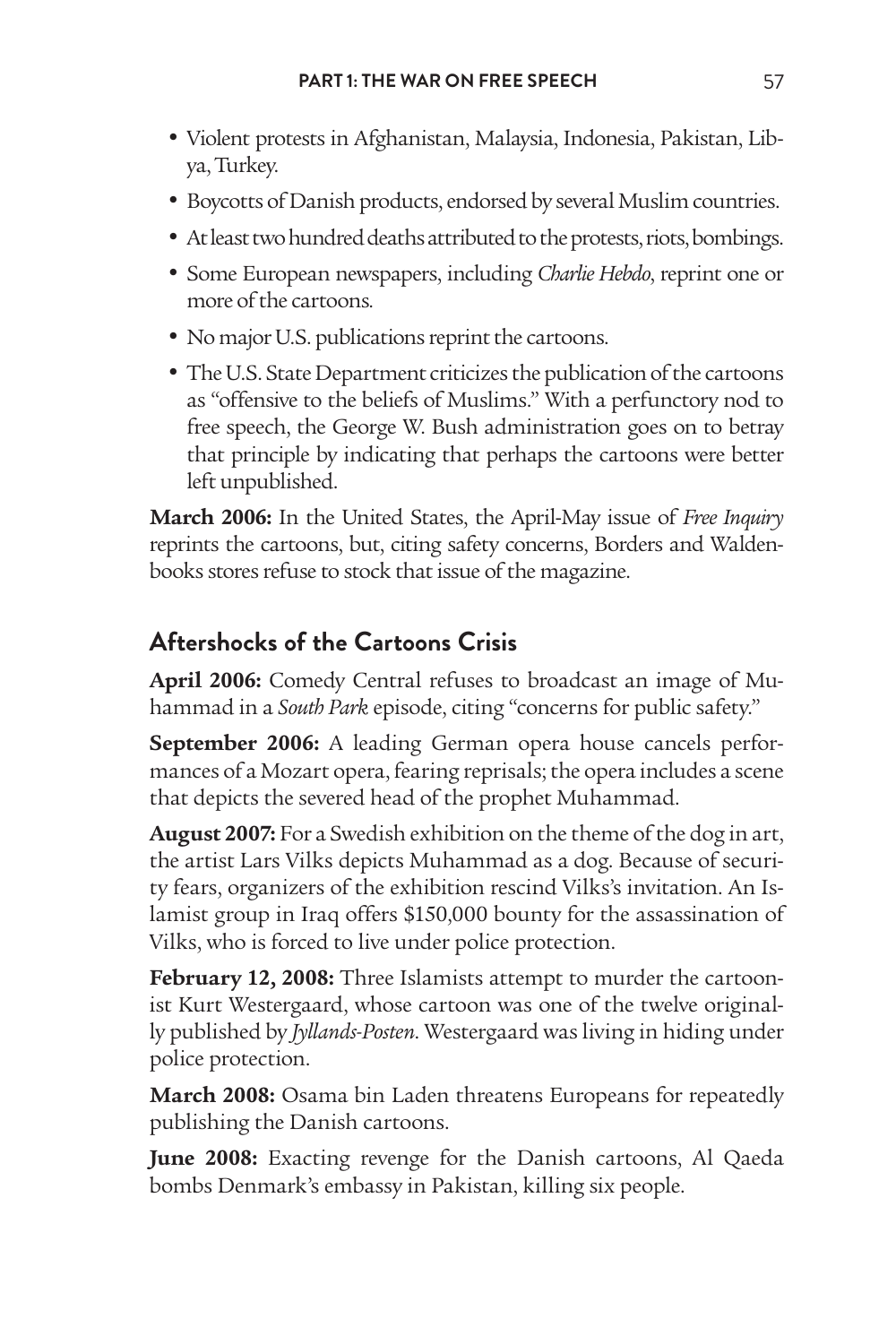**August 2008:** Random House cancels plans to release a novel about the prophet Muhammad's child bride, worried it might "incite acts of violence."

**April 2010:** Comedy Central receives threats regarding an episode of *South Park* featuring a character claimed to be Muhammad. The network edits the character out of the episode.

**April–September 2010:** Molly Norris, a cartoonist for *Seattle Weekly*, promotes an "Everybody Draw Muhammad Day" on April 20, 2010. After receiving death threats, she is forced into hiding.

**January 1, 2010:** Kurt Westergaard escapes another attempt on his life.

**May 11, 2011:** In Uppsala, Sweden, while giving a talk on freedom of speech, Lars Vilks is attacked.

**November 2, 2011:** In Paris, France, the offices of the magazine *Charlie Hebdo* are firebombed, following the publication of an edition "guest edited" by Muhammad.

**March 1, 2013:** In its jihadist recruitment magazine, *Inspire*, Al Qaeda publishes a hit list that includes: Carsten Juste, Flemming Rose, Lars Vilks, Kurt Westergaard, Molly Norris, Stéphane Charbonnier (editor of *Charlie Hebdo*), and Ayaan Hirsi Ali.

**November–December 2014:** Email servers at Sony Pictures Entertainment are hacked in connection with the release of the comedic film *The Interview*, which is about a plot to assassinate the leader of North Korea.

- Movie theaters are threatened with deadly attacks (the threat warned: "Remember the 11th of September 2001")
- Four national theater chains, which together operate more than 19,000 screens, drop plans to show *The Interview.*
- Citing safety concerns, Sony decides to cancel the theatrical release of *The Interview*.
- Evading the government's fundamental responsibility to protect freedom of speech, President Obama reproaches Sony for failing to stand up for itself.
- Sony reverses its decision, but few theaters agree to screen the movie amid fears of reprisals. The film is released online.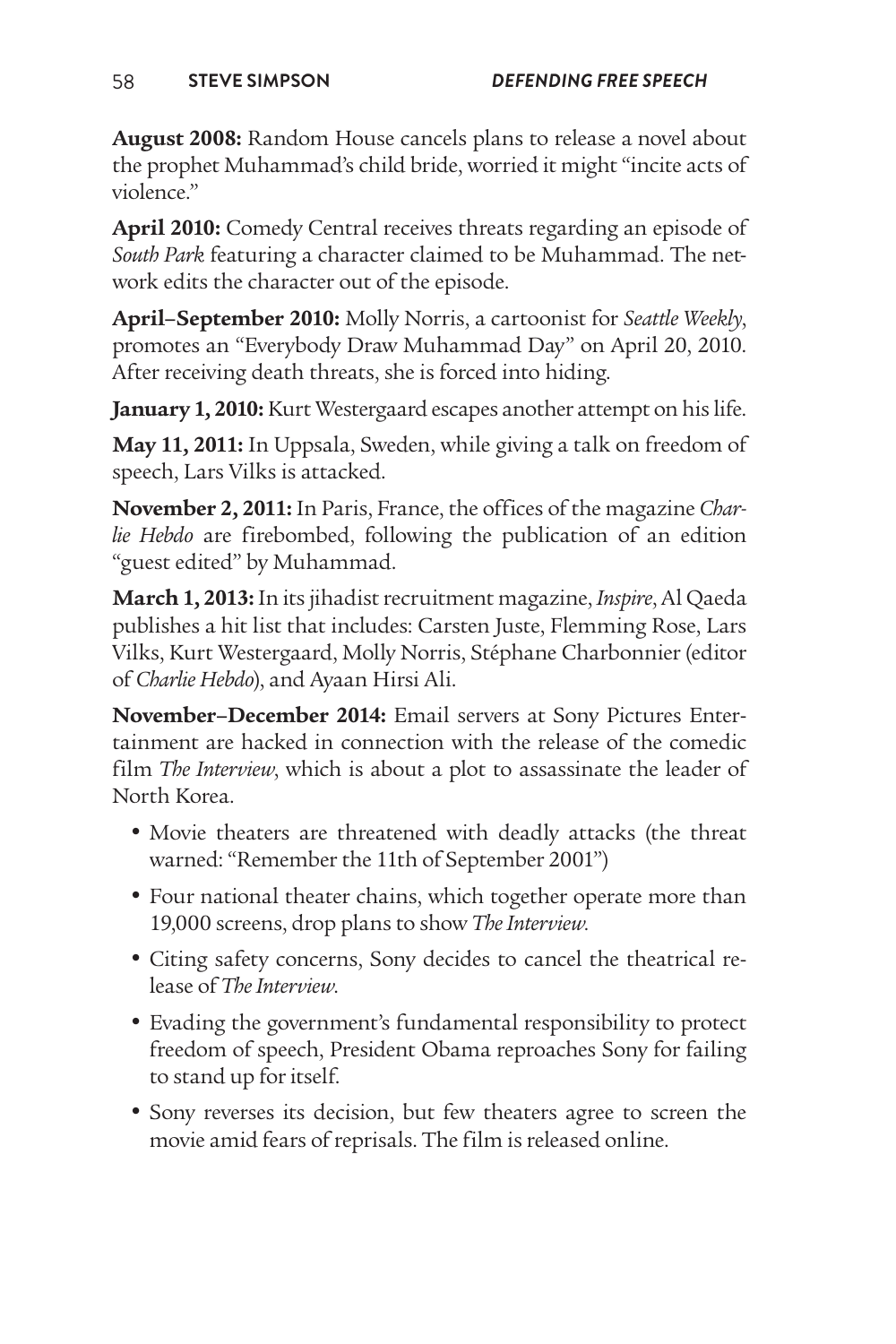#### **The Massacre at** *Charlie Hebdo* **and Its Aftershocks**

**January 7, 2015:** In Paris two Islamist gunmen enter the offices of *Charlie Hebdo* and murder twelve people. During the attack they are heard shouting, "We have avenged the Prophet Muhammad" and "God is Great" in Arabic, as they call out the names of the journalists. The gunmen go on to kill a policewoman and four other people during a siege at a kosher supermarket.

#### **January–February 2015:**

- Widespread expressions of sympathy for the victims of the attack at *Charlie Hebdo;* #JeSuisCharlie, a hashtag expressing solidarity with the murdered journalists, pervades social media for days.
- On January 11, more than one million people take part in a rally in Paris to remember the victims. Some forty world leaders march in solidarity with France; President Barack Obama is conspicuous by his absence.
- Tide of sympathy recedes; editorials and columns question whether *Charlie Hebdo* brought the massacre upon itself. Calling the journalists at *Charlie Hebdo* "provocateurs," Pope Francis noted that while the massacre was not justified, "a reaction could have been expected."

**February 14–15, 2015:** In Copenhagen, Denmark, an Islamist gunman opens fire at an event upholding free speech that features Lars Vilks as a speaker. Vilks survives unscathed, but one other is killed.

**March–April 2015:** PEN American Center, an association of writers and editors, names *Charlie Hebdo* as the winner of the free-speech organization's annual "Freedom of Expression Courage" award. Objecting to the award, six notable authors publicly withdraw from the upcoming PEN gala and award ceremony., More than two hundred members of PEN sign an open letter protesting the decision to honor *Charlie Hebdo*.

**April 10, 2015:** The cartoonist Garry Trudeau, in a talk accepting a lifetime achievement award, castigates "free speech absolutists." He criticizes not only *Jyllands-Posten* for publishing the cartoons of Muhammad in 2005, but also *Charlie Hebdo* for "punching downward" at a "powerless, disenfranchised minority."

**May 3, 2015:** In Garland, Texas, two Islamist gunmen open fire outside the Curtis Culwell Center where the "First Annual Muhammad Art Exhibit and Contest" takes place. Police kill both attackers and no innocents are killed.